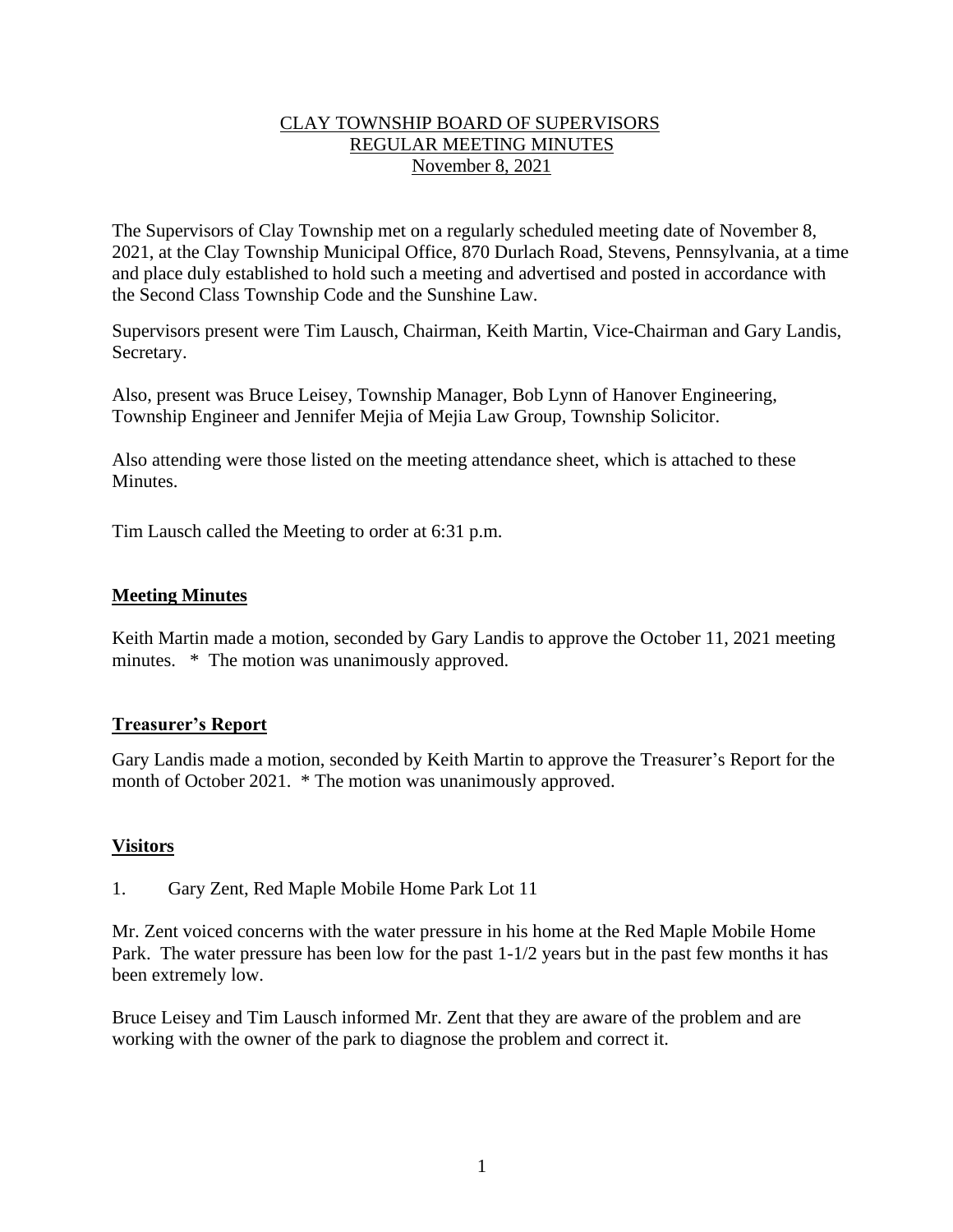Tim Laush informed the Board of Supervisors and audience he was at the site and met with Mr. Zent and the park owner and that he is working with the owner on a plan of action to correct the issue.

# **Engineer's Report**

1. Stephen Martin – As-Built Plan Approval and Escrow Release

Approval on the As-Built Plan was tabled due to corrective action needed per the Hanover Engineering letter dated 11/4/21.

Keith Martin made a motion, seconded by Gary Landis to release escrow in the amount of \$23,578.74 retaining a balance of \$12,877.59. \* The motion was unanimously approved.

2. Blue Bell Mobile Home Park – Time Extension Request

Township Staff reviewed the time extension request with the Board of Supervisors. The Developer requested a time extension after a meeting on site with Township Staff and neighbors to revise the plan.

Gary Landis made a motion, seconded by Keith Martin to approve the time extension request until 2/15/22. \* The motion was unanimously approved.

3. Clayland Sketch Plan

Craig Smith, RGS Associates, reviewed the sketch plan with the Board of Supervisors.

The project proposes 160 multi-family apartments units, as permitted by Special Exception within the R-2 zoning district, to be contained within eight buildings. Access will be provided via a new entrance onto Clay School Road and a connection to Mt. Olive Lane.

Developer states that in order to most efficiently utilize the property while maximizing the amount of green and open space, the plan proposes apartment buildings that do not technically comply with current ordinance requirements. First, Section 305.B.2.b requires that an apartment building contains no more than 12 units per building. The buildings shown on the sketch plan contain 20 units per building. Second, Section 305.C.5.b requires a maximum building height of 25 feet. The height of the buildings shown on the sketch plan are intended to be a maximum of 45 feet.

Developer told the Board that if 12-unit buildings were used at a maximum height of 25 feet, to accommodate roughly the same number of units as proposed on the sketch plan, there would be the need for 13 buildings rather than the 8 buildings proposed on the sketch plan. The lesser number of buildings allows for the construction of a clubhouse and a substantial central green area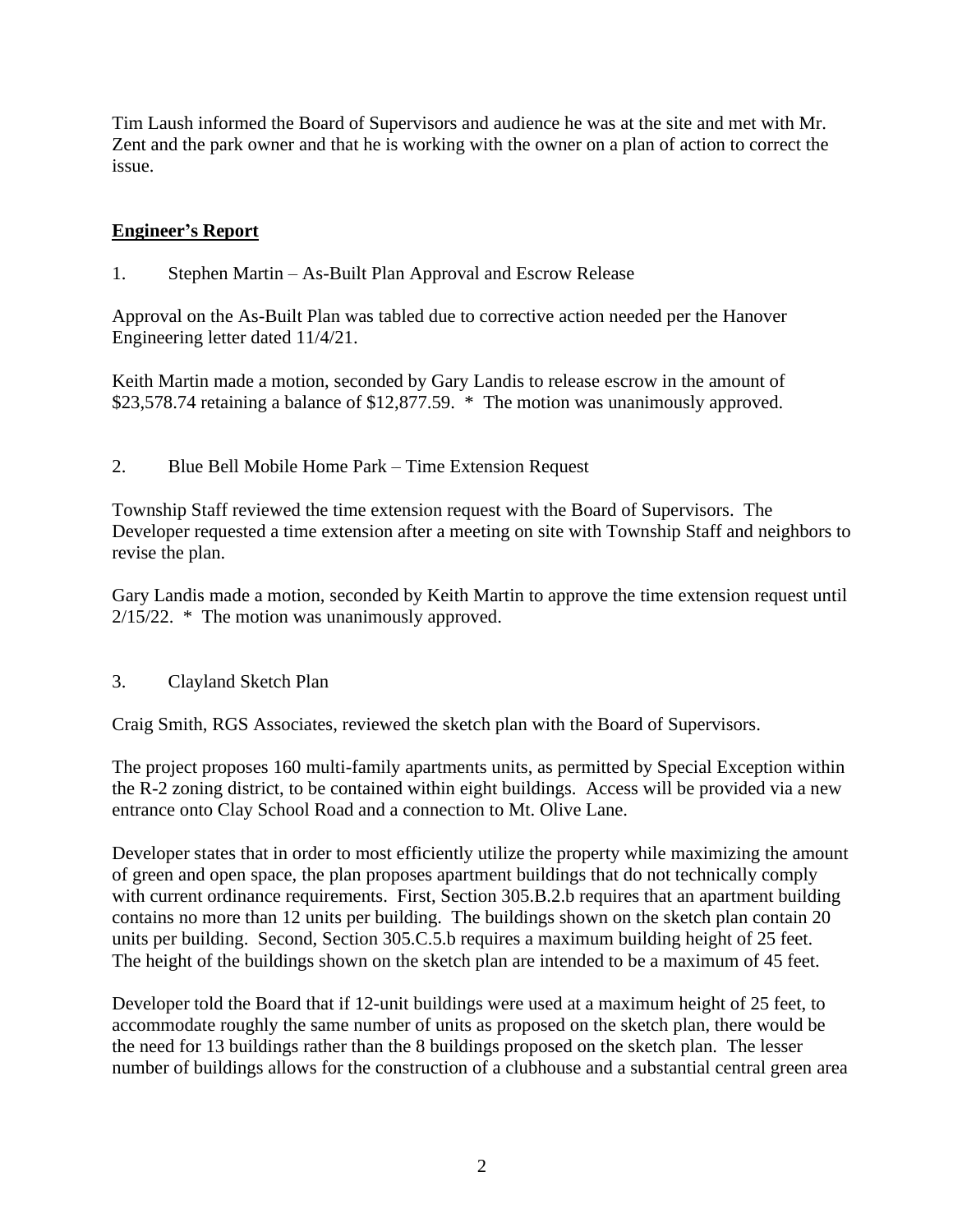that will greatly enhance the recreational opportunities and overall aesthetics of the proposed apartment community.

After discussion, the Board of Supervisors was receptive to the higher building height from 25 feet to 45 feet and the units per building from 12 to 20. The Board of Supervisors made this statement after reviewing a proposed drawing showing the lower maximum height of 35 feet at the end units and with a maximum 45 feet height in the center of the structure. The design was an important factor.

The Board of Supervisors suggests the Developer proceed with discussions with Township Staff to draft a text amendment for the Planning Commission to review.

The Board of Supervisor's statement is not a guarantee of Plan approval.

4. Woodcorner Properties – Approve As-Built Plan and Escrow Release

Approval on the As-Built Plan was tabled due to corrective action needed per the Hanover Engineering letter dated 11/5/21.

Keith Martin made a motion, seconded by Gary Landis to release escrow in the amount of \$169,879.50 retaining a balance of \$13,350.00. \* The motion was unanimously approved.

## **Old Business**

1. HomeTowne Square – Walking Trail

Jennifer Mejia, Township Solicitor, informed the Board of Supervisors and audience that Landmark is willing to install signs informing pedestrians of the rules/regulations for the trail.

There was discussion between the HOA, Township Staff and Board of Supervisors regarding the language to be printed on the signs.

2. 408 Flaxen Lane – Notice of Violation

Bruce Leisey informed the Board of Supervisors that the grass has been cut and the vehicle parked on the sidewalk has been removed.

There are still some clippings from shrubbery that need to be removed. Township Staff will contact the property POA regarding this issue.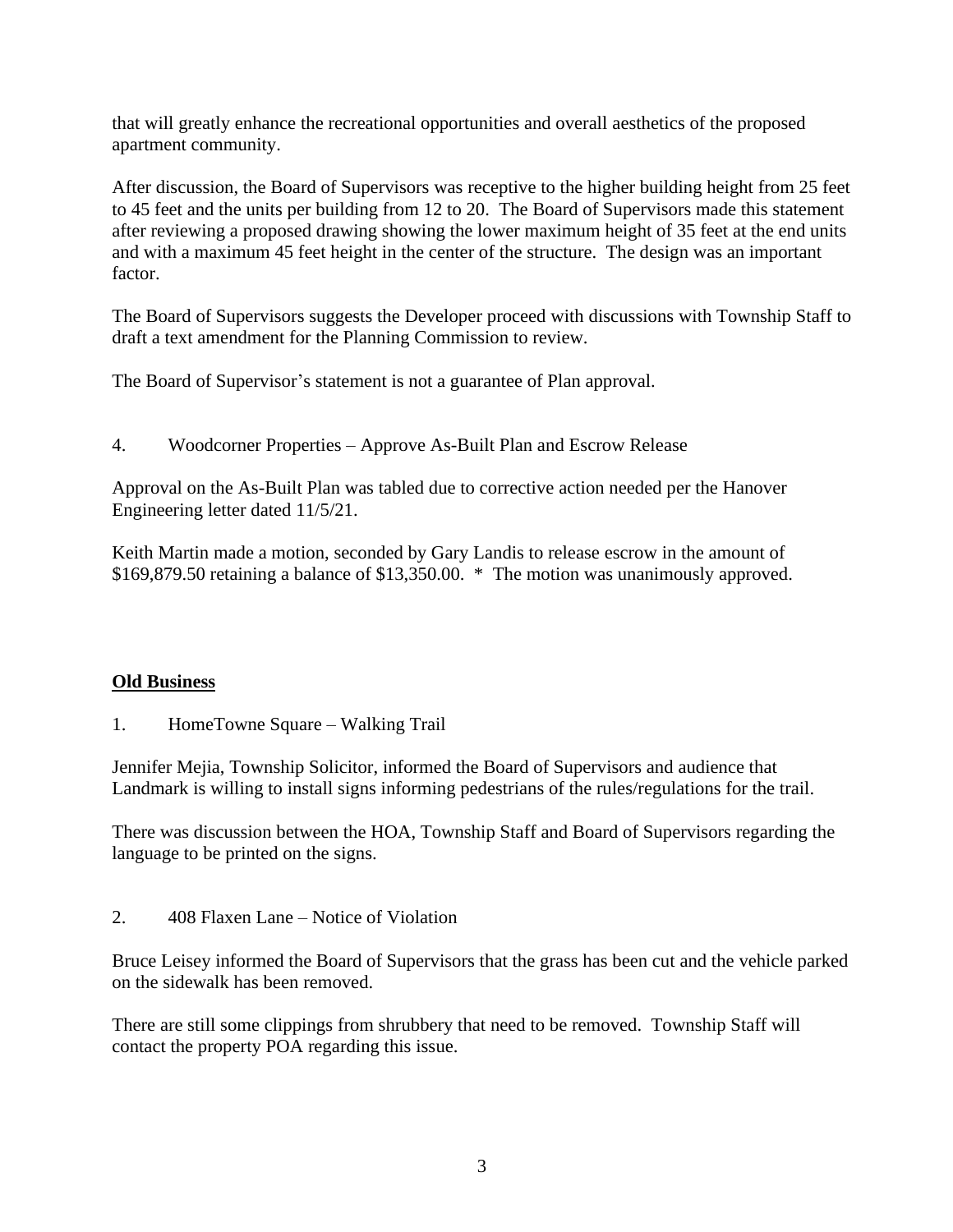### **New Business**

1. HomeTowne Square – Road Dedication Request

Dick Stauffer, resident of Home Towne Square and Mark Scheneman, Board Member, reviewed a letter sent to the Board of Supervisors to request the Township accept dedication of roads in HomeTowne Square development.

After discussion, the Board of Supervisors thanked Mr. Stauffer for his information and are sympathetic with his concerns.

The Board of Supervisors informed Mr. Stauffer they have no intention to accept dedication of the roads.

2. Wissler Road Bridge – DEP Permit Application Signature

Township Staff reviewed the permit application with the Board of Supervisors. The permit is to stabilize the bridge abutments.

Gary Landis made a motion, seconded by Keith Martin to approve execution of GP11 Permit Application to stabilize the Wissler Road bridge abutments. \* The motion was unanimously approved.

3. Annex Project – Request for Payment on Contract 2, 3 and 4

Township Staff reviewed the payment requests with the Board of Supervisors.

Keith Martin made a motion, seconded by Gary Landis to approve payment on Contract 2, Payment 5 in the amount of \$2,008.50 to Ames Construction; Contract 3, Payment 3 in the amount of \$8,184.31 to KH Electric and Contract 4, Payment 4 in the amount of \$812.50 to Ames Construction. \* The motion was unanimously approved.

4. Annex Project – Execute Certificate of Completion for Contract 1, 2, 3 and 4

After review by Township Staff, Keith Martin made a motion, seconded by Gary Landis to execute a Certificate of Completion for Contract 1 Wagman, Contract 2 Ames, Contract 3 KH Electric and Contract 4 Ames. \* The motion was unanimously approved.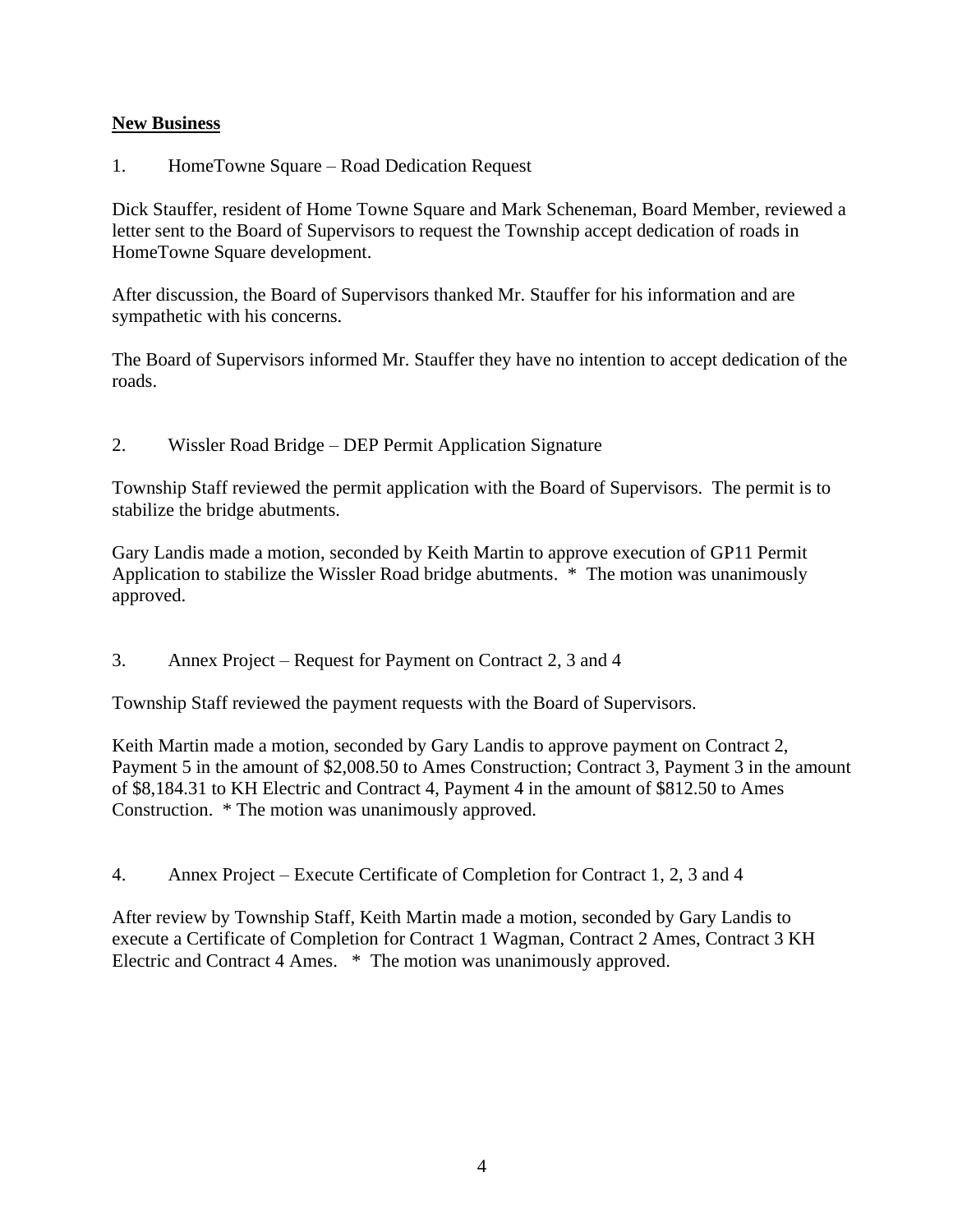5. Appoint Member to Ephrata Borough Authority

Gary Landis made a motion, seconded by Keith Martin to appoint Bruce Leisey, Township Manager to a 4-year term on Ephrata Borough Authority effective  $1/1/2022$ . \* The motion was unanimously approved.

### **Executive Session**

Keith Martin made a motion, seconded by Gary Landis to enter into Executive Session at 9:00 PM to discuss personnel issues. \* The motion was unanimously approved.

Gary Landis made a motion, seconded by Keith Martin to exit Executive Session at 9:45 PM. \* The motion was unanimously approved.

No decisions were made.

### **Bills to be Paid**

#### General Fund

Gary Landis made a motion, seconded by Keith Martin, to approve the General Fund bills totaling \$21,118.90 for the month of October. \* The motion was approved unanimously.

Rec Fund

Gary Landis made a motion, seconded by Keith Martin, to approve the Recreation Fund bills totaling \$1,449.61 for the month of October. \* The motion was approved unanimously.

## Sewer Fund

Gary Landis made a motion, seconded by Keith Martin, to approve the Sewer Fund bills totaling \$3,474.20 for the month of October. \* The motion was approved unanimously.

#### Capital Reserve

Gary Landis made a motion, seconded by Keith Martin to approve the Capital Reserve Fund bills totaling \$1,623.25 for the month of October. \* The motion was approved unanimously.

#### **Reports for the Month**

- 1. Chief of Police / Police Department
- 2. Fire Companies / Ambulance
- 3. Planning Commission Minutes
- 4. Solicitor's Report
- 5. Engineer's Report
- 6. Manager's Report